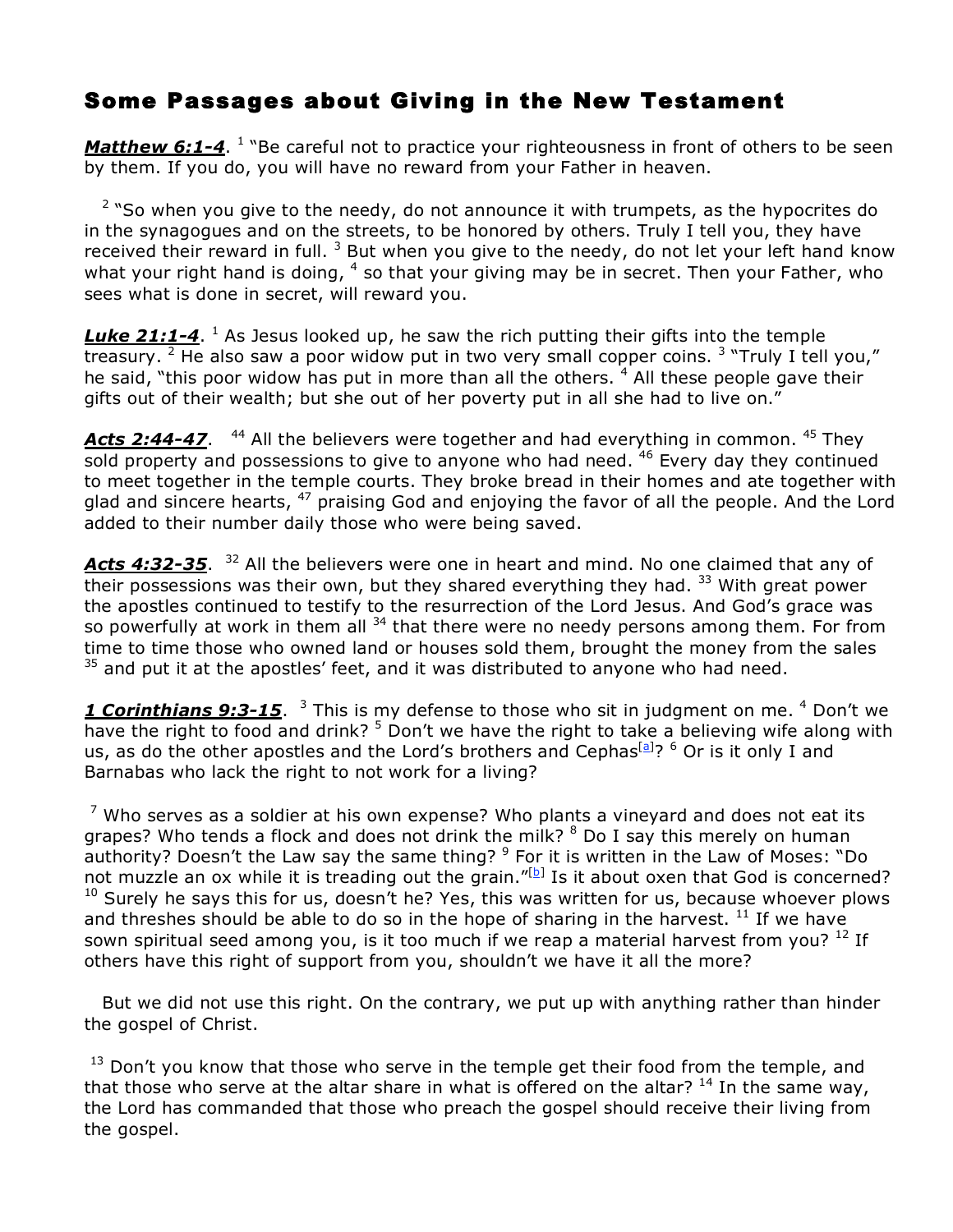$15$  But I have not used any of these rights. And I am not writing this in the hope that you will do such things for me, for I would rather die than allow anyone to deprive me of this boast.

2 **Corinthians 8:1-7** <sup>1</sup> And now, brothers and sisters, we want you to know about the grace that God has given the Macedonian churches.  $<sup>2</sup>$  In the midst of a very severe trial, their</sup> overflowing joy and their extreme poverty welled up in rich generosity.  $3$  For I testify that they gave as much as they were able, and even beyond their ability. Entirely on their own, 4 they urgently pleaded with us for the privilege of sharing in this service to the Lord's people. <sup>5</sup> And they exceeded our expectations: They gave themselves first of all to the Lord, and then by the will of God also to us. <sup>6</sup> So we urged Titus, just as he had earlier made a beginning, to bring also to completion this act of grace on your part.<sup>7</sup> But since you excel in everything—in faith, in speech, in knowledge, in complete earnestness and in the love we have kindled in you<sup>[a]</sup>—see that you also excel in this grace of giving.

*2 Corinthians 9:6-15* <sup>6</sup> Remember this: Whoever sows sparingly will also reap sparingly, and whoever sows generously will also reap generously.  $\frac{1}{2}$  Each of you should give what you have decided in your heart to give, not reluctantly or under compulsion, for God loves a cheerful giver.  $8$  And God is able to bless you abundantly, so that in all things at all times, having all that you need, you will abound in every good work.  $9$  As it is written:

"They have freely scattered their gifts to the poor; their righteousness endures forever."<sup>[<u>a</u>]</sup>

 $10$  Now he who supplies seed to the sower and bread for food will also supply and increase your store of seed and will enlarge the harvest of your righteousness.  $^{11}$  You will be enriched in every way so that you can be generous on every occasion, and through us your generosity will result in thanksgiving to God.

 $12$  This service that you perform is not only supplying the needs of the Lord's people but is also overflowing in many expressions of thanks to God.  $^{13}$  Because of the service by which you have proved yourselves, others will praise God for the obedience that accompanies your confession of the gospel of Christ, and for your generosity in sharing with them and with everyone else. <sup>14</sup> And in their prayers for you their hearts will go out to you, because of the surpassing grace God has given you. <sup>15</sup> Thanks be to God for his indescribable gift!

*Galatians 6:6*. Anyone who receives instruction in the word must share all good things with his instructor.

**Philippians 4:10-20**<sup>10</sup> I rejoiced greatly in the Lord that at last you renewed your concern for me. Indeed, you were concerned, but you had no opportunity to show it.  $^{11}$  I am not saying this because I am in need, for I have learned to be content whatever the circumstances.  $^{12}$  I know what it is to be in need, and I know what it is to have plenty. I have learned the secret of being content in any and every situation, whether well fed or hungry, whether living in plenty or in want.  $^{13}$  I can do all this through him who gives me strength.

 $14$  Yet it was good of you to share in my troubles.  $15$  Moreover, as you Philippians know, in the early days of your acquaintance with the gospel, when I set out from Macedonia, not one church shared with me in the matter of giving and receiving, except you only;  $^{16}$  for even when I was in Thessalonica, you sent me aid more than once when I was in need.  $^{17}$  Not that I desire your gifts; what I desire is that more be credited to your account.  $^{18}$  I have received